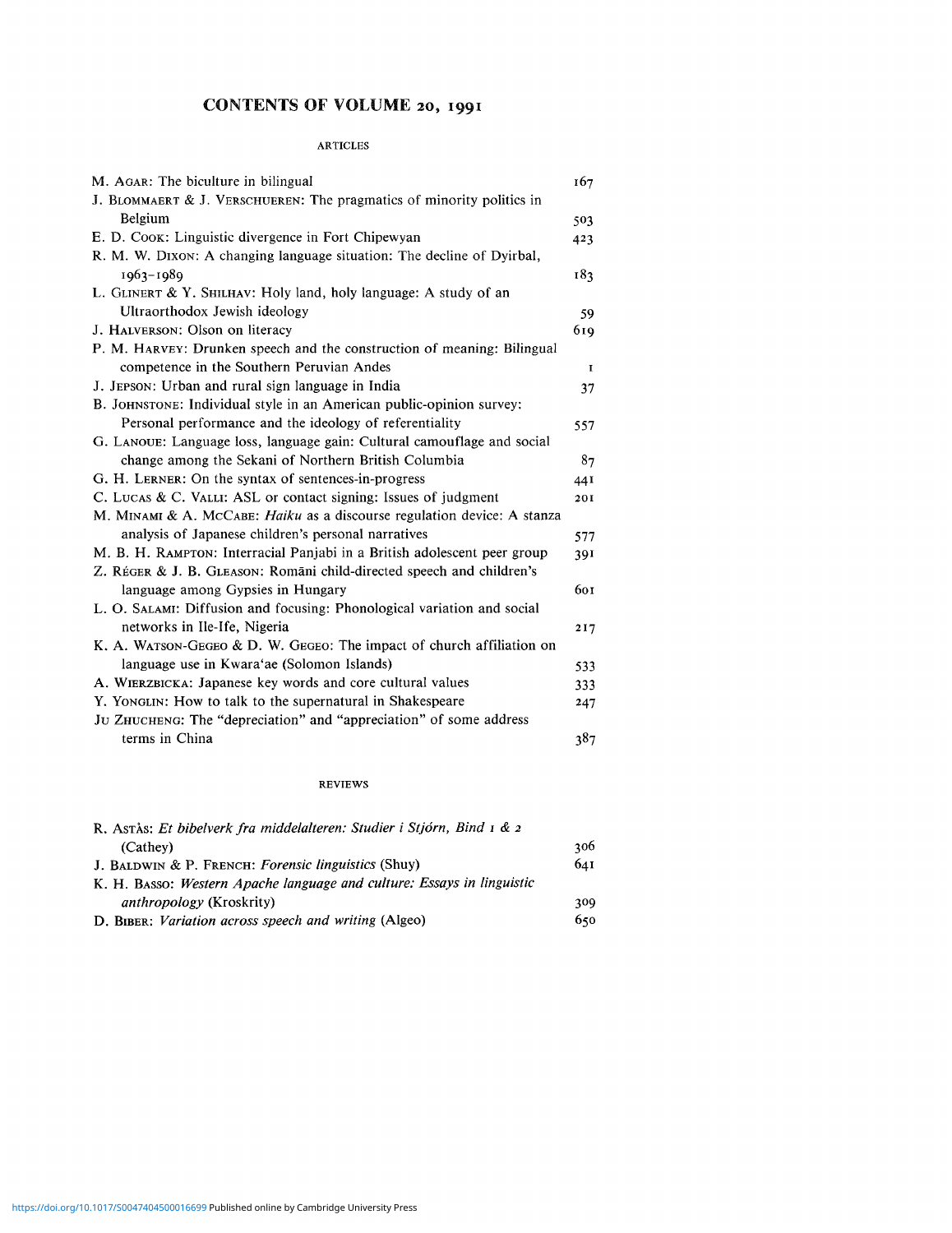| S. BLUM-KULKA, J. HOUSE, & G. KASPER (eds.): Cross-cultural pragmatics:                    |     |
|--------------------------------------------------------------------------------------------|-----|
| <i>Requests and apologies (Holmes)</i>                                                     | 119 |
| T. BULL, E. H. JAHR, & G. WIGGEN (eds.): Mål og medvit: Heidersskrift                      |     |
| til Kjell Venås på 60-årsdagen 30 November 1987 (Haugen)                                   | 301 |
| G. CALBRIS: The semiotics of French gestures (Lindenfeld)                                  | 148 |
| J. CHESHIRE, V. EDWARDS, J. MÜNSTERMANN, & B. WELTENS (eds.):                              |     |
| Dialect and education: Some European perspectives (Auer)                                   | 282 |
| K. CMIEL: Democratic eloquence (Thomas)                                                    | 674 |
| N. COUPLAND (ed.): English in Wales (James)                                                | 285 |
| R. DARNELL: Edward Sapir: Linguist, anthropologist, humanist (Murray)                      | 317 |
| A. J. DEVITT: Standardizing written English: Diffusion in the case of                      |     |
| Scotland, $1520-1659$ (Joseph)                                                             | 289 |
| G. DRIGEARD, P. FIALA, & M. TOURNIER (eds.): Courants sociolinguistiques                   |     |
| (Lindenfeld)                                                                               | 263 |
| M. L. EDWARDS: Introduction to applied phonetics: Laboratory workbook                      |     |
| (D. Hymes)                                                                                 | 152 |
| N. FAIRCLOUGH: Language and power (Huspek)                                                 | 131 |
| N. FAIRCLOUGH: Language and power (Zupnik)                                                 | 265 |
| S. Gass, C. Madden, D. Preston, & L. Selinker (eds.): Variation in                         |     |
| second language acquisition. Vol. 1: Discourse and pragmatics. Vol. 2:                     |     |
| Psycholinguistic issues (Scarcella)                                                        | 483 |
| R. HARRISON: Signs, songs, and memory in the Andes: Translating                            |     |
| Quechua language and culture (Hornberger)                                                  | 126 |
| J. HOLM: Pidgins and creoles. Vols. 1 & 2 (McWhorter)                                      | 477 |
| K. JANICKI (ed.): Sociolinguistics in Poland (D. Jutronić-Tihomirović)                     | 464 |
| K. JANICKI: Toward non-essentialist sociolinguistics (Parmentier)                          |     |
| B. H. JERNUDD & M. J. SHAPIRO (eds.): The politics of language purism                      | 644 |
| (Kahane)                                                                                   |     |
| J. KELLY & J. LOCAL: Doing phonology: Observing, recording, interpreting                   | 292 |
| (D. Hymes)                                                                                 |     |
| A. KENDON: Sign languages of Aboriginal Australia: Cultural, semiotic, and                 | 153 |
| communicative perspectives (Rumsey)                                                        |     |
|                                                                                            | 652 |
| C. KERBRAT-ORECCHIONI: Les interactions verbales (Lindenfeld)                              | 659 |
| M. KONTRA (ed.): Beszélt Nyelvi Tanulmányok (Gal)                                          | 138 |
| W. LEEDS-HURWITZ: Communication in everyday life: A social interpretation                  |     |
| (Fitch)                                                                                    | 269 |
| J. K. LELE & R. SINGH: Language and society: Steps towards an integrated                   |     |
| theory (Apte)<br>J. M. LIPSKI: The language of the Isleños: Vestigial Spanish in Louisiana | 459 |
|                                                                                            | 668 |
| (Coles)                                                                                    |     |
| P. LOWENBERG (ed.): Language spread and language policy: Issues,                           |     |
| <i>implications, and case studies</i> (King)                                               | 471 |
| C. LUCAS (ed.): The sociolinguistics of the Deaf community (Hall)                          | 140 |